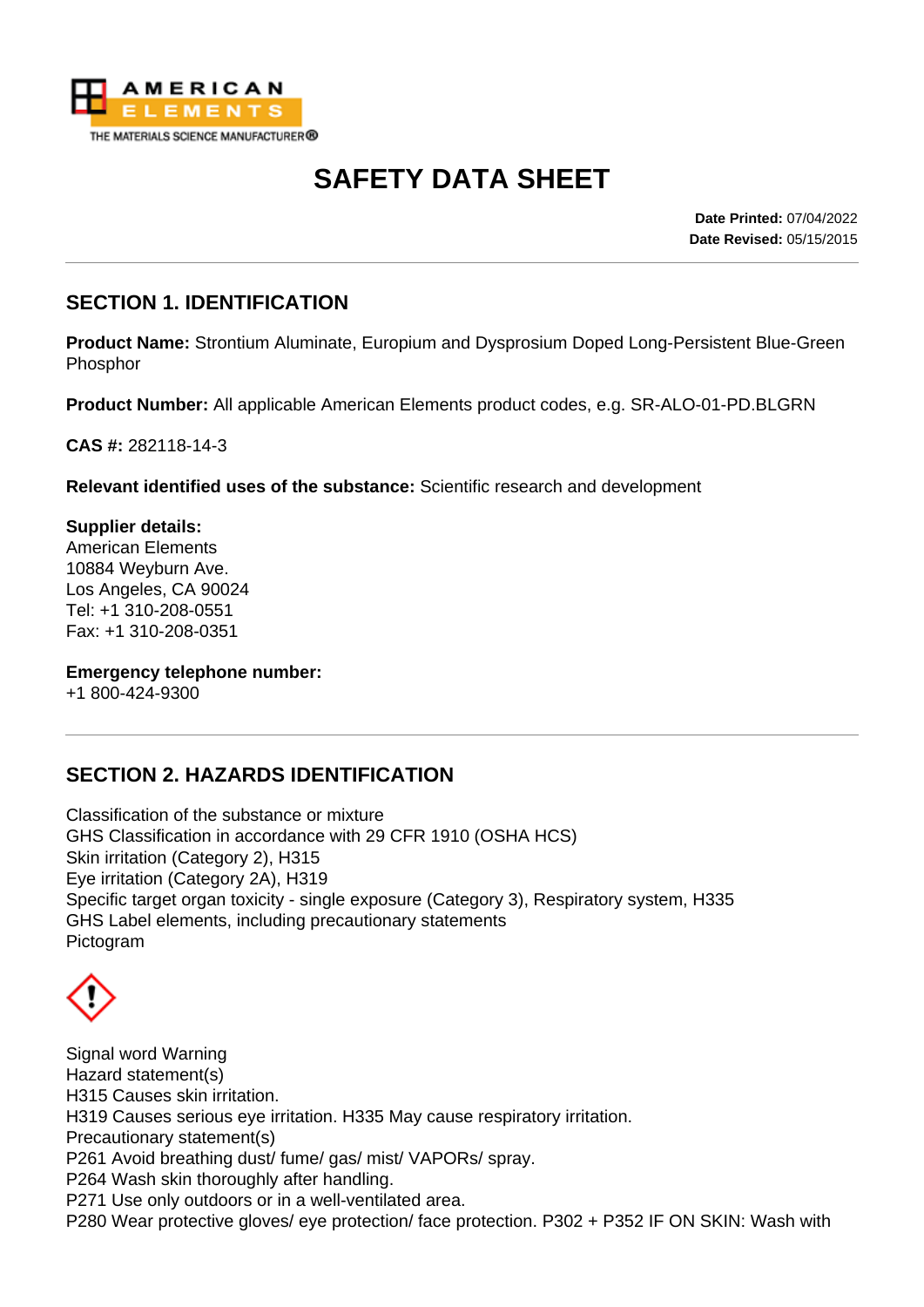plenty of soap and water.

P304 + P340 IF INHALED: Remove victim to fresh air and keep at rest in a position comfortable for breathing.

P305 + P351 + P338 IF IN EYES: Rinse cautiously with water for several minutes. Remove contact lenses, if present and easy to do. Continue rinsing.

P312 Call a POISON CENTER or doctor/ physician if you feel unwell.

P321 Specific treatment (see supplemental first aid instructions on this label). P332 + P313 If skin irritation occurs: Get medical advice/ attention.

P337 + P313 If eye irritation persists: Get medical advice/ attention. P362 Take off contaminated clothing and wash before reuse.

P403 + P233 Store in a well-ventilated place. Keep container tightly closed. P405 Store locked up. P501 Dispose of contents/ container to an approved waste disposal plant.

## **SECTION 3. COMPOSITION/INFORMATION ON INGREDIENTS**

Synonyms: Europium and dysprosium doped strontium, Long persistent blue-green phosphor, Aluminum dysprosium europium strontium oxide Strontium aluminate, europium and dysprosium doped, SrAl2O4 Skin Irrit. 2; Eye Irrit. 2A;STOT SE 3; H315, H319, H335

### **SECTION 4. FIRST AID MEASURES**

General advice

Consult a physician. Show this safety data sheet to the doctor in attendance.Move out of dangerous area.

If inhaled

If breathed in, move person into fresh air. If not breathing, give artificial respiration. Consult a physician.

In case of skin contact

Wash off with soap and plenty of water. Consult a physician.

In case of eye contact

Rinse thoroughly with plenty of water for at least 15 minutes and consult a physician.

If swallowed

Never give anything by mouth to an unconscious person. Rinse mouth with water. Consult a physician. Most important symptoms and effects, both acute and delayed

The most important known symptoms and effects are described in the labelling (see section 2) and/or in section 11

Indication of any immediate medical attention and special treatment needed no data available

### **SECTION 5. FIREFIGHTING MEASURES**

Suitable extinguishing media

Use water spray, alcohol-resistant foam, dry chemical or carbon dioxide.

Special hazards arising from the substance or mixture

no data available

Advice for firefighters

Wear self contained breathing apparatus for fire fighting if necessary.

Further information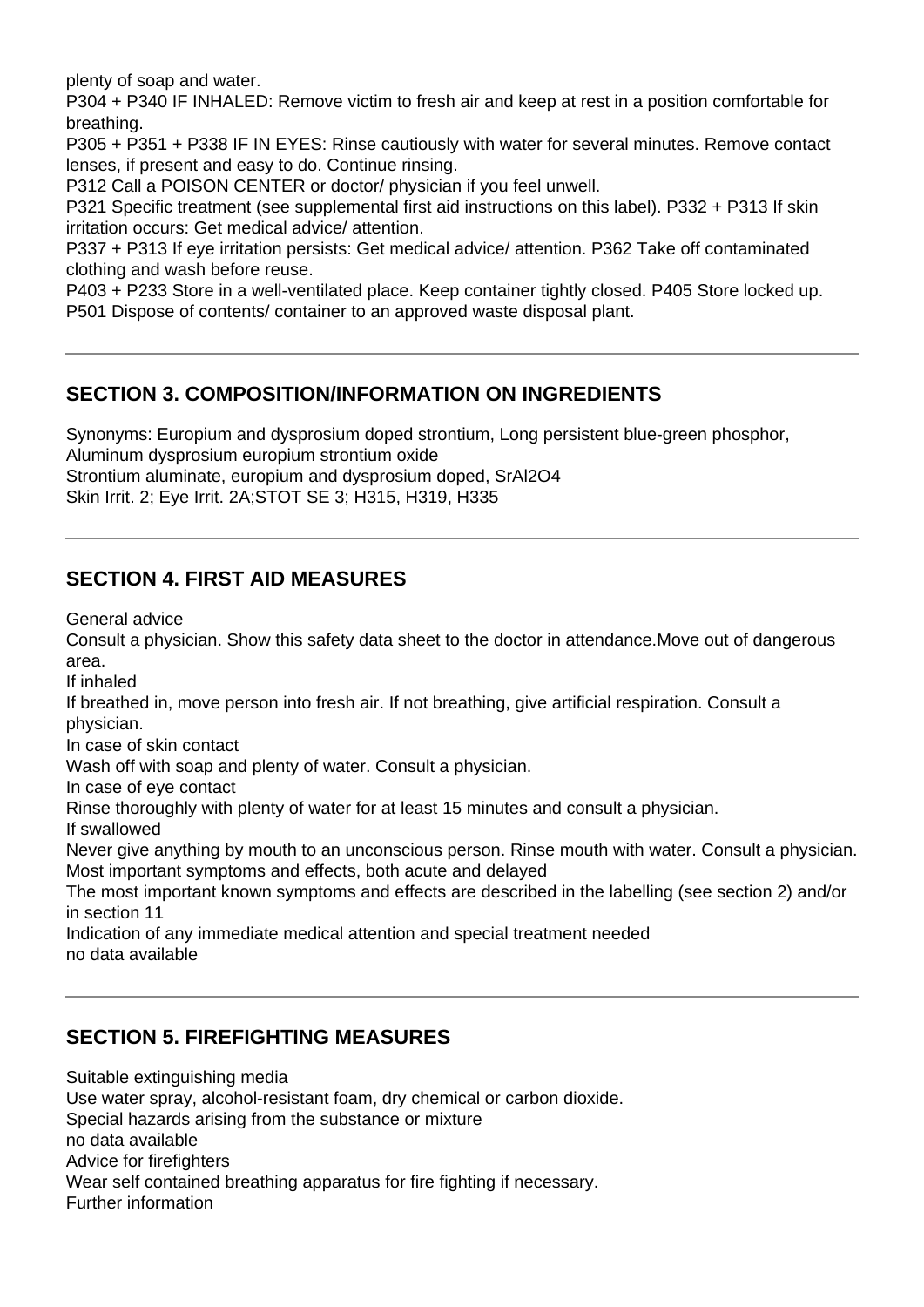### **SECTION 6. ACCIDENTAL RELEASE MEASURES**

Personal precautions, protective equipment and emergency procedures Use personal protective equipment. Avoid dust formation. Avoid breathing VAPORs, mist or gas. Ensure adequate ventilation. Evacuate personnel to safe areas. Avoid breathing dust. For personal protection see section 8. Environmental precautions Do not let product enter drains. Methods and materials for containment and cleaning up Pick up and arrange disposal without creating dust. Sweep up and shovel. Keep in suitable, closed containers for disposal. Reference to other sections For disposal see section 13.

#### **SECTION 7. HANDLING AND STORAGE**

Precautions for safe handling

Avoid contact with skin and eyes. Avoid formation of dust and aerosols. Provide appropriate exhaust ventilation at places where dust is formed. For precautions see section 2.

Conditions for safe storage, including any incompatibilities Keep container tightly closed in a dry and well-ventilated place.

Specific end use(s) Apart from the uses mentioned in section 1 no other specific uses are stipulated

### **SECTION 8. EXPOSURE CONTROLS/PERSONAL PROTECTION**

Control parameters

Components with workplace control parameters Contains no substances with occupational exposure limit values.

Exposure controls

Appropriate engineering controls Handle in accordance with good industrial hygiene and safety practice. Wash hands before breaks and at the end of workday.

Personal protective equipment

Eye/face protection

Safety glasses with side-shields conforming to EN166 Use equipment for eye protection tested and approved under appropriate government standards such as NIOSH (US) or EN 166(EU).

Skin protection

Handle with gloves. Gloves must be inspected prior to use. Use proper glove removal technique (without touching glove's outer surface) to avoid skin contact with this product. Dispose of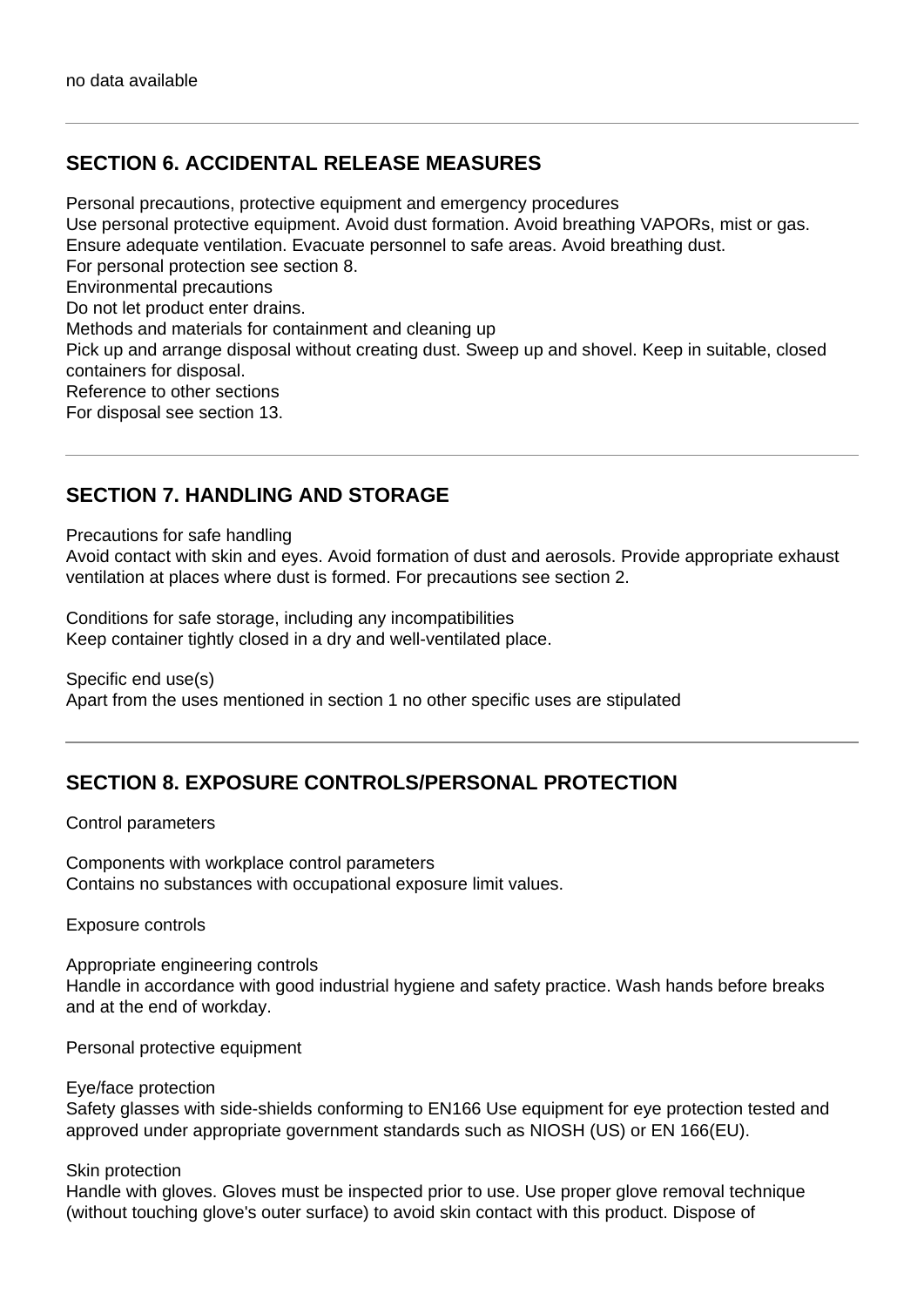contaminated gloves after use in accordance with applicable laws and good laboratory practices. Wash and dry hands.

Body Protection

impervious clothing, The type of protective equipment must be selected according to the concentration and amount of the dangerous substance at the specific workplace.

Respiratory protection

For nuisance exposures use type P95 (US) or type P1 (EU EN 143) particle respirator.For higher level protection use type OV/AG/P99 (US) or type ABEK-P2 (EU EN 143) respirator cartridges. Use respirators and components tested and approved under appropriate government standards such as NIOSH (US) or CEN (EU).

Control of environmental exposure Do not let product enter drains.

### **SECTION 9. PHYSICAL AND CHEMICAL PROPERTIES**

Form: solid Odor: no data available Odor Threshold: no data available pH: no data available Initial boiling point and boiling range: no data available Melting point/range: > 1,000 °C (> 1,832 °F) Flash point: no data available Evaporation rate: no data available Flammability (solid, gas): no data available Upper/lower flammability or explosive limits: no data available Vapor pressure: no data available Vapor density: no data available Relative density: 4.2 g/cm3 Water solubility: no data available Partition coefficient: n- octanol/water: no data available Auto-ignition temperature: no data available Decomposition temperature: no data available Viscosity: no data available Explosive properties: no data available Oxidizing properties: no data available

## **SECTION 10. STABILITY AND REACTIVITY**

**Reactivity** no data available

Chemical stability Stable under recommended storage conditions.

Possibility of hazardous reactions no data available

Conditions to avoid Exposure to moisture. Heat.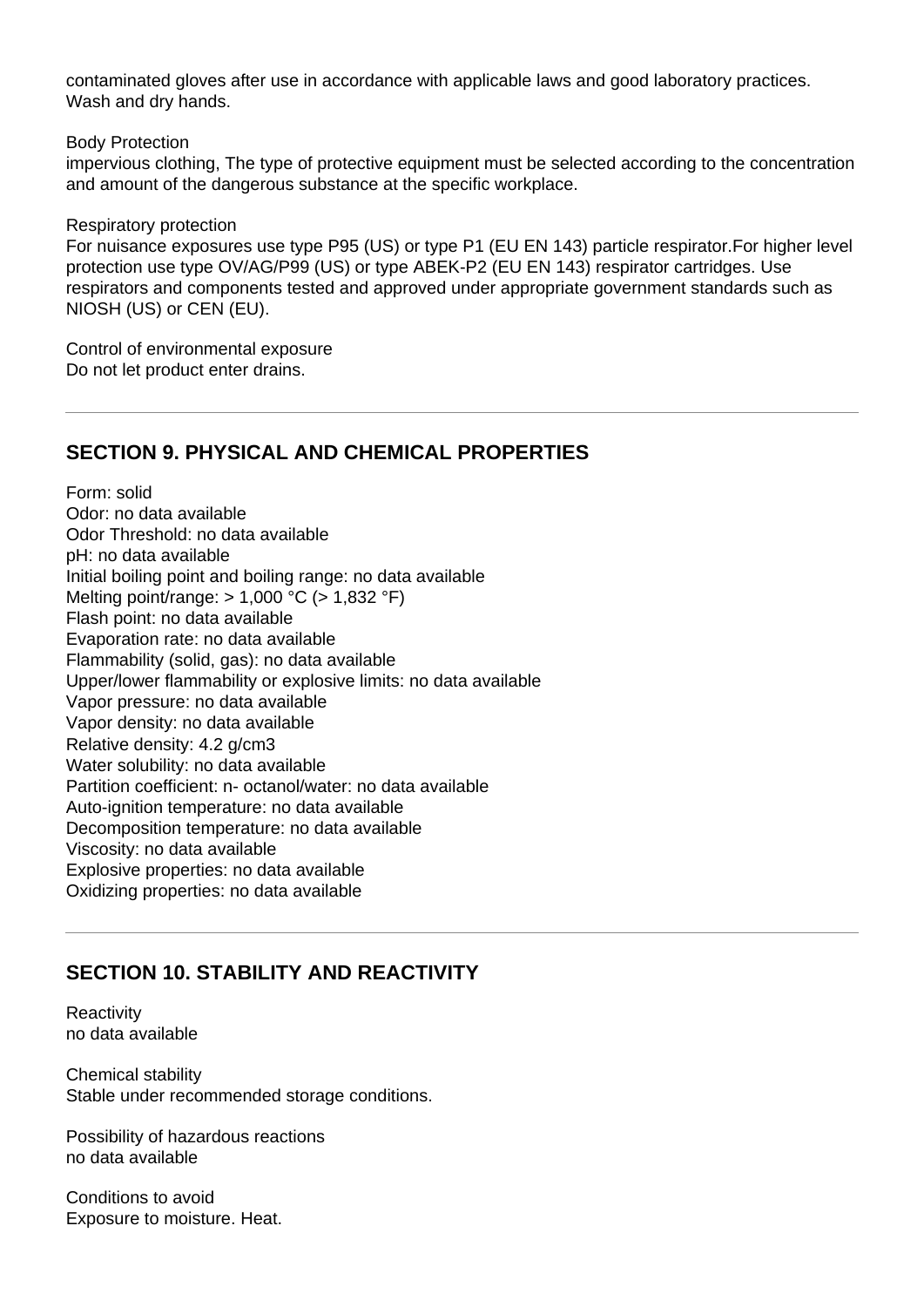Incompatible materials Oxidizing agents, Metals, Acids, Bases

Hazardous decomposition products Hazardous decomposition products formed under fire conditions. - Strontium oxides, Aluminum oxide, Metal oxides, Europium/europium oxides Other decomposition products - no data available In the event of fire: see section 5

## **SECTION 11. TOXICOLOGICAL INFORMATION**

Acute toxicity no data available

Inhalation: no data available

Dermal: no data available no data available Skin corrosion/irritation no data available

Serious eye damage/eye irritation no data available

Respiratory or skin sensitisation no data available

Germ cell mutagenicity no data available

**Carcinogenicity** 

IARC: No component of this product present at levels greater than or equal to 0.1% is identified as probable, possible or confirmed human carcinogen by IARC.

ACGIH: No component of this product present at levels greater than or equal to 0.1% is identified as a carcinogen or potential carcinogen by ACGIH.

NTP: No component of this product present at levels greater than or equal to 0.1% is identified as a known or anticipated carcinogen by NTP.

OSHA: No component of this product present at levels greater than or equal to 0.1% is identified as a carcinogen or potential carcinogen by OSHA.

Reproductive toxicity no data available no data available Specific target organ toxicity - single exposure no data available

Specific target organ toxicity - repeated exposure no data available

Aspiration hazard no data available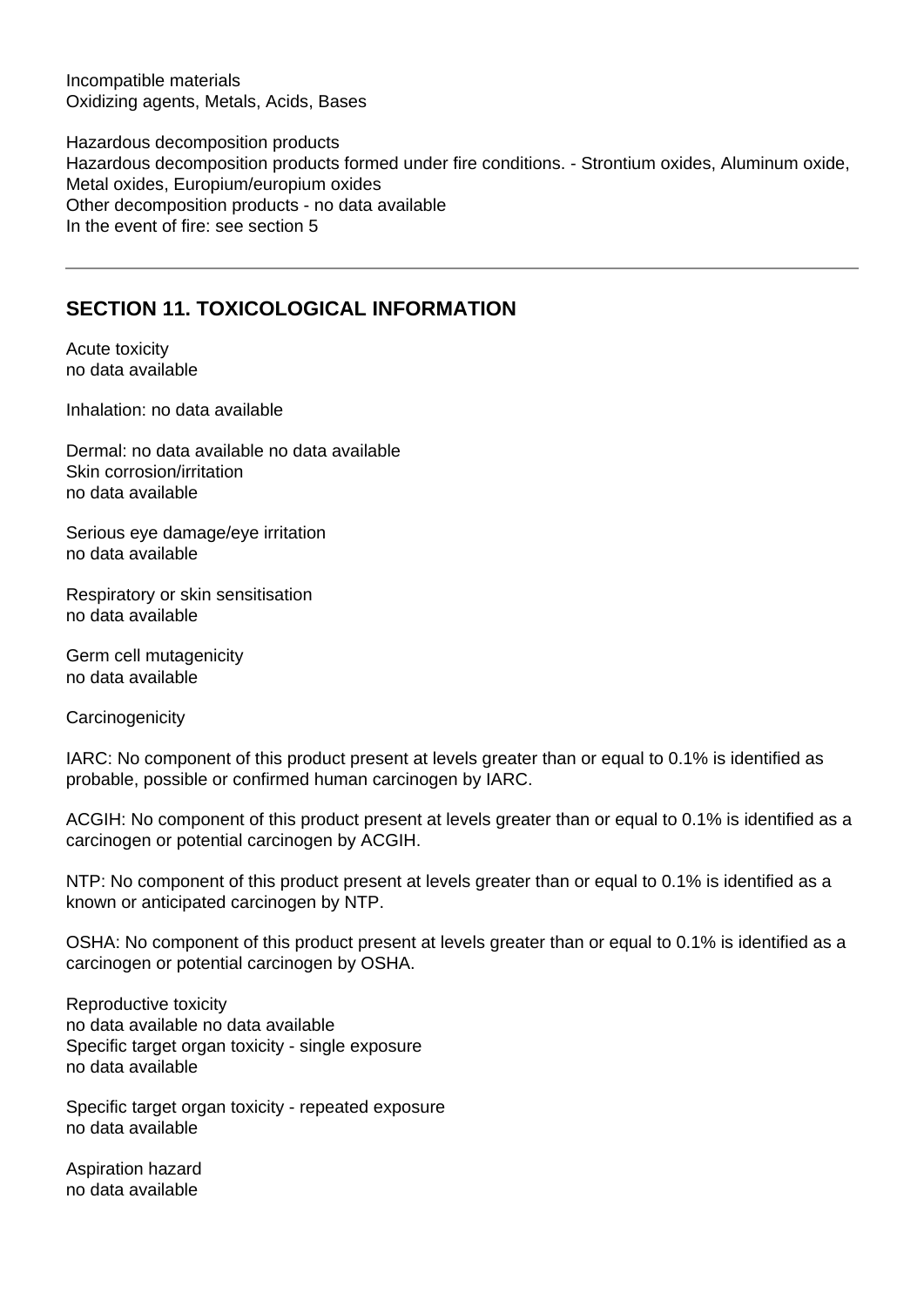Additional Information RTECS: Not available

To the best of our knowledge, the chemical, physical, and toxicological properties have not been thoroughly investigated.

## **SECTION 12. ECOLOGICAL INFORMATION**

**Toxicity** no data available

Persistence and degradability no data available

Bioaccumulative potential no data available

Mobility in soil no data available

Results of PBT and vPvB assessment PBT/vPvB assessment not available as chemical safety assessment not required/not conducted

Other adverse effects no data available

## **SECTION 13. DISPOSAL CONSIDERATIONS**

Product

Offer surplus and non-recyclable solutions to a licensed disposal company. Contact a licensed professional waste disposal service to dispose of this material.

Contaminated packaging Dispose of as unused product.

## **SECTION 14. EXPOSURE CONTROLS/PERSONAL PROTECTION**

DOT (US) Not dangerous goods

IMDG Not dangerous goods

IATA Not dangerous goods